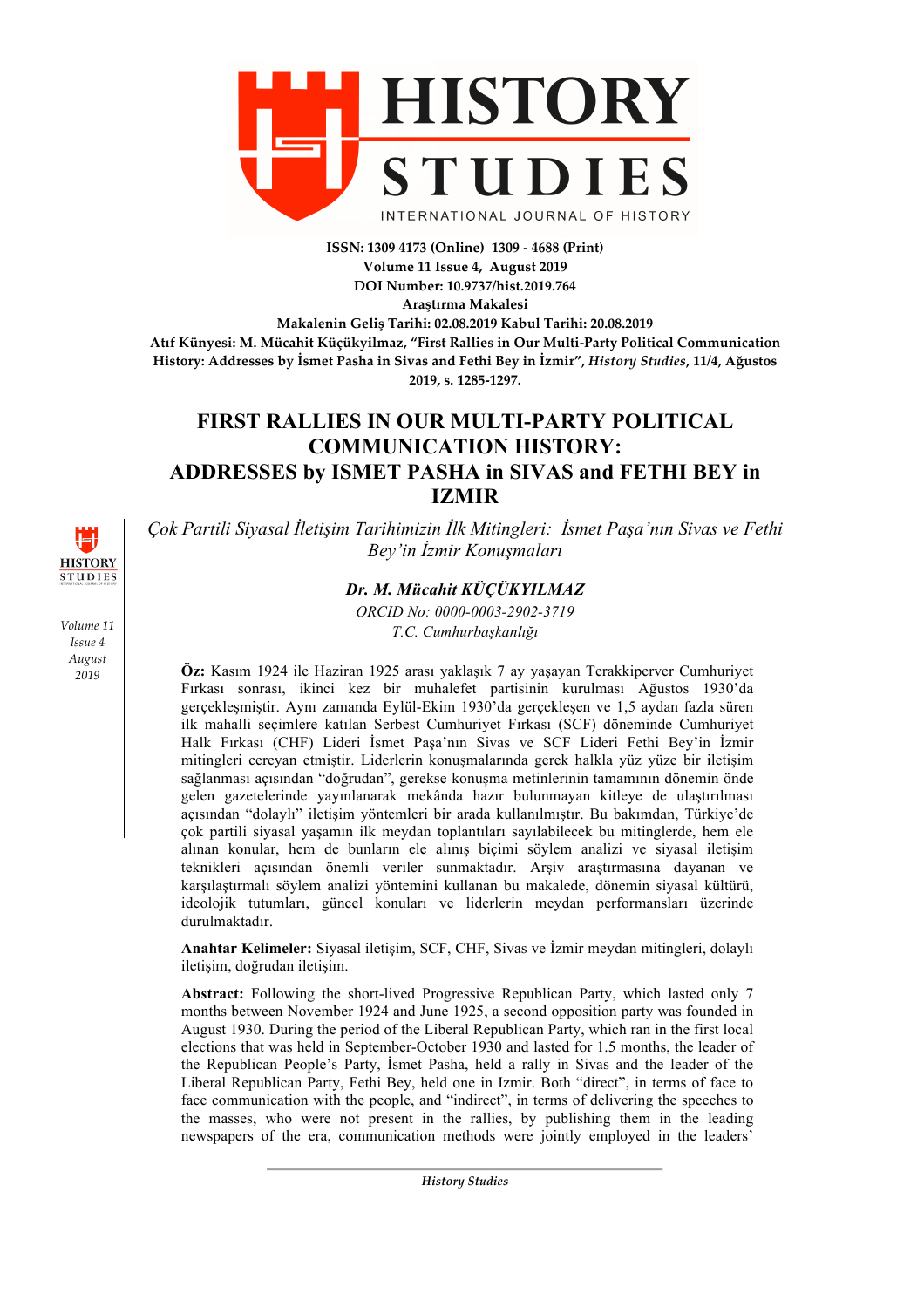addresses. In this regard, the matters, addressed during these rallies, which can be regarded as the first public meetings of the multi-party political life in Turkey, and the way they were addressed offer significant data in terms of discourse analyses and political communication techniques. This article, which is based on archive research and uses comparative discourse analysis method, examines the political culture, ideological attitudes, topical issues and the leaders' public performances.

**Key Words:** Political Communication, Liberal Republican Party, Republican People's Party, Sivas and İzmir rallies, direct communication, indirect communication.

# **Introduction**

The existence of a multi-party political life and the participation of various social groups in government are a sine qua non of democracy. The parties, which come to power, govern by taking into account the decisions of the bodies and institutions which ensure the state system functions and also the views and resolutions of the parliament which represent the people's will. At the end of the tenure, people are asked to vote in the elections, and the outcome determines the elected officials of the state. Therefore, the democratic political life requires the relationship between the administrators and the people to be established and maintained in various ways. In this regard, political parties employ two main methods, notably "direct" and "indirect". Among the indirect methods are declarations, visual materials, news and comments which are delivered to the masses through media, and it can be said that they are spread over a "wide" surface but lack the intensity which, in the long run, will lead to a "profound" affect and transformation. Direct methods can be described as face-to-face meetings such as house meetings, rallies, visits to shopkeepers. It can be thought that the second type of communication activities, in comparison with the first one, has the power to cause a "profound" effect in a "narrower" area in the short run and allows closer ties to be established in terms of mobilizing masses towards a goal. Direct communication method naturally requires more personal efforts and patience. However, political structures, which persistently and systematically employ this method, are better at building an organized and solid bodies. For example, Mustafa Kemal, who adopted an indirect communication method in the course of his time in Istanbul during the occupation days which officially started on October 30, 1918, published a newspaper called *Minber*. However, he, later on, quit his undertaking, departed for Anatolia and engaged in direct communication with the people in order to persuade them to join the movement he was trying to organize against the occupation in regions like Samsun, Amasya, Erzurum and Sivas. In the following period, influential orators such as Celal (Bayar) Bey (a.k.a. Galip Hoca), Mehmet Akif (Ersoy), Halide Edip (Adıvar) and Hamdullah Suphi (Tanrıöver) played significant roles in the success of social organization through rallies, sermons and meetings.

The addresses by the leader of the Republican People's Party and Prime Minister, İsmet Pasha, in Sivas (August 30, 1930) and by the leader of the Liberal Republican Party, Fethi Bey, in İzmir (September 7, 1930) took place as public speeches and went down in Turkey's political history as the first rallies of the multi-party political life. Archive research method was used in the article and issues of *Cumhuriyet* daily newspaper, which followed the rallies on site, dated August 31- September 8, 1930 were surveyed. Also, memoirs and historical documents were benefited from. In the second phase of the method, prominent topics in the speeches of İsmet Pasha and Fethi Bey were subjected to comparative discourse analysis. The highlighted discourses on politics, economy, international politics and topical polemics were examined. Both politicians were found to have appeared before the masses well-prepared with powerful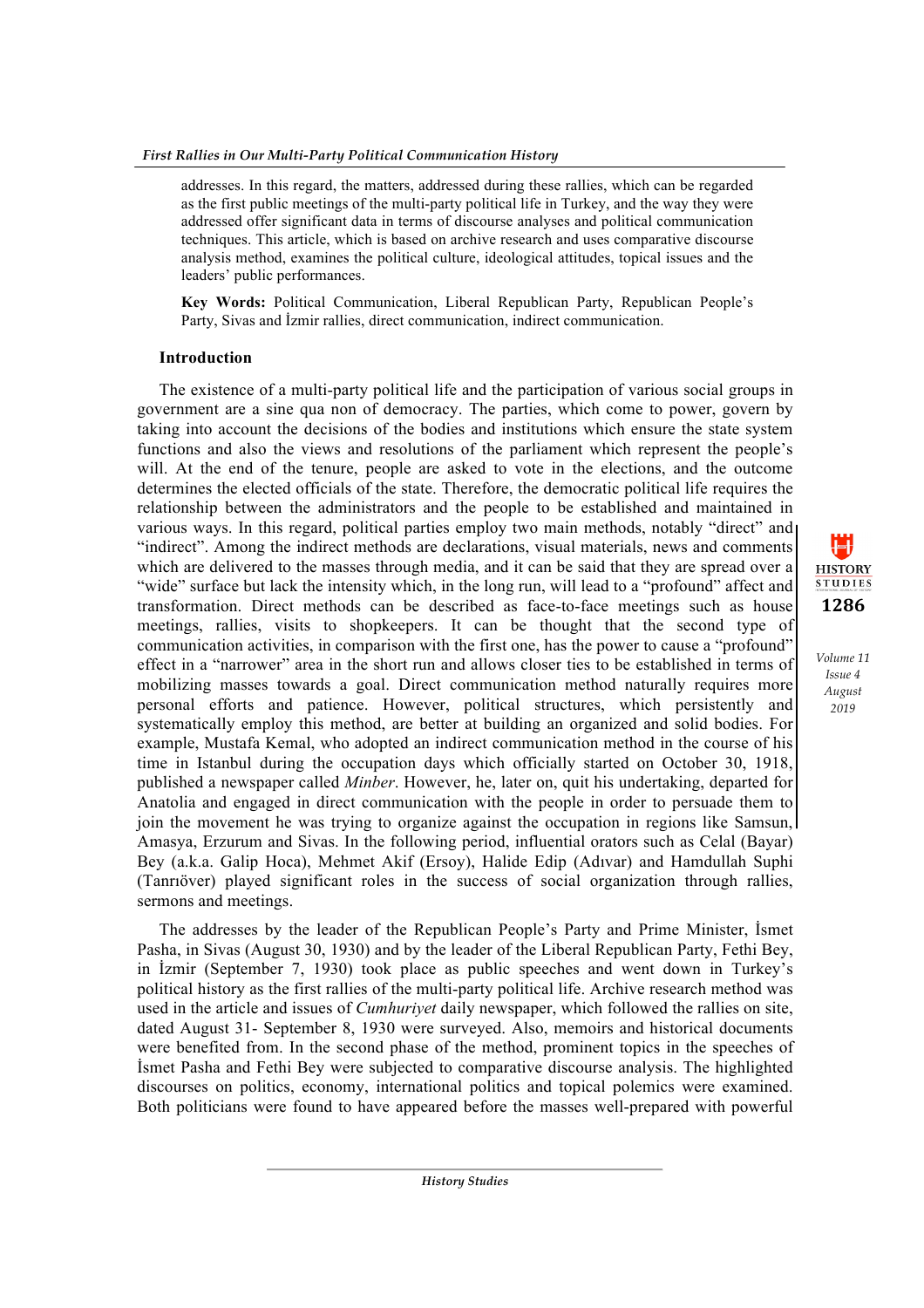oratory, well-studied background, ideological depth and rich rhetoric during these rallies, which can be regarded as the firsts of their kind.

## **1. Political Opposition and Communications during the Single-Party Era**

The Progressive Republican Party, the first de jure political opposition attempt in the Republican history, lasted only 7 months between November 17, 1924 and June 3, 1925. The process which first led to the neutralization then to the shutdown of the Progressive Republican Party began with the Sheikh Said rebellion that broke out in eastern provinces at the beginning of February 1925. Up until the rebellion, it can be said that the head of government of the Republican People's Party, Fethi Bey, and prominent members of the Progressive Republican Party, notably Rauf (Orbay) Bey, Kazım (Karabekir) and Ali Fuat (Cebesoy) Pashas, enjoyed a refined –so to speak- government-opposition relationship. However, when the Republican People's Party's group replaced Prime Minister Fethi Bey with İsmet Pasha on March 4 and the parliament passed the Law on the Maintenance of Order and decided to reinstate the Independence Courts, it was the beginning of the end for the Progressive Republican Party. It can also be accepted as the beginning of the process which rendered Fethi Bey, who was known for his moderate and liberal character, passive. Fethi Bey departed from Turkey on March 27 to assume his post as the Ambassador to Paris.

The political life in Turkey continued as a single-party system until January 1946 except for the Progressive Republican Party, which lived between November 1924 and June 1925, and the Liberal Republican Party, which lasted between August 1930 and November 1930. (The People's Party, the attempts to establish leftist parties, and the National Development Party can be listed as exceptions. However, it is difficult to accept them as exceptions that may break the rule.) Therefore, the power of the popular vote was limited to a symbolic level since there was a single party which had the power and "party members assumed state responsibilities, for example a provincial party chairman would be appointed governor of his province."<sup>1</sup> As a result, there lacked the possibility of a real democratic sanction which would force the administrators to use a direct communication method which would require them to establish close ties with the society. In such an opposition-free environment, holding a real and proper rally was naturally regarded unnecessary. Public addresses were only delivered as a necessity on the occasions of national days and opening ceremonies. The short-lived opposition period of the Liberal Republican Party, which began with the "pre-arranged" letters written to each other via the press first by Fethi Bey at the beginning of August 1930 and by Mustafa Kemal 3 days later and ended with a compulsory dissolution on November 17, 1930, can be considered rich in terms of rallies, one of the leading instruments of political communications.

Fethi Bey, who went abroad to serve as an ambassador after being replaced –because he did not responded harsh enough to the Sheikh Said Rebellion in March 1925 and to the Progressive Republican Party's opposition- by İsmet Pasha who, it was believed, would take more radical measures, returned to Turkey in July 1930 for a long-stay. At first, Fethi Bey's intent was to spend his vacation in his country but it turned out differently. During the Ghazi Mustafa Kemal's meetings in Yalova, the decision to establish the Liberal Republican Party was made and its name, programme, even its leading founders were determined. The Ghazi selected Fethi

<u> 1989 - Johann Barn, mars ann an t-Amhain an t-Amhain an t-Amhain an t-Amhain an t-Amhain an t-Amhain an t-Amh</u>



<sup>1</sup> Feroz Ahmad, *The Making of Modern Turkey*, (Oxfordshire:Taylor & Francis e-Library,2003), 62.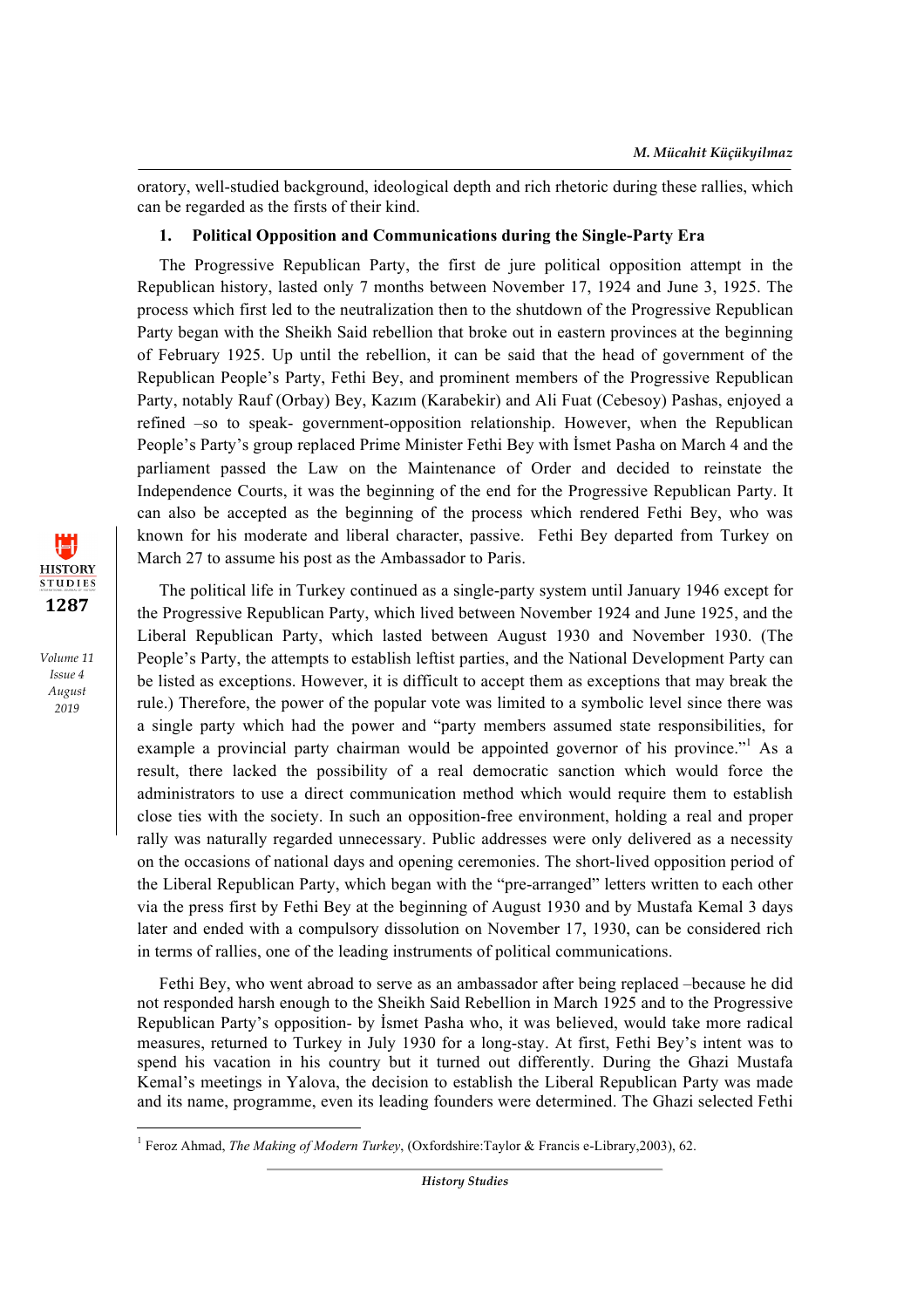Bey as the party leader. In fact, Mustafa Kemal and Fethi Bey put the finishing touches to the letters, which declared the establishment of the party, together. Subsequently, Fethi Bey's letter, which expressed his desire to go into politics and establish a party, was published in the newspapers on August 11. It was followed by the Ghazi's letter of reply, which assured the said party "within the bounds of the laic republic", on August 12.

This newly-established party, which defined itself as liberal, to the left of the Republican People's Party, gradually started to criticize the policies, implemented by the İsmet Pasha government in the last 5 years. The criticism focused on economic and financial issues as a result of the Great Depression of 1929 whose grave consequences were deeply-felt in the country back in those days. The Republican People's Party government, which had not felt the need to rely on an obvious ideological reference –thanks to the comfort of having no opposition- in the policies it executed until then, could not display a coherent and strong reaction regarding the matters to which Fethi Bey, a known liberal, opposed in the remarks he made to the press in August. The silence continued until İsmet Pasha's speech at the opening ceremony of the Ankara-Sivas railway on August 30, 1930, which coincided with the Victory Day. Prime Minister İsmet Pasha's speech not only responded to the Liberal Republican Party's criticism, which mainly concentrated on economic issues, but also was a turning point in terms of uttering a clear definition (statism) about the ideological nature of the economic policies, the Republican People's Party had implemented until then.<sup>2</sup> When Ismet Pasha said in Sivas "We are indeed moderate statists in economy", it was the first official declaration that "statist", even if moderate, policies were pursued. One of the following sentences - "What has led us to this direction is our nation's needs and natural inclinations" - distinctly evokes the conviction that "the Turkish nation is statist by nature", mentioned in the book titled *Vatandaş İçin Medeni Bilgiler* (Civil Information for Citizens).<sup>3</sup> The book bears the signature of Afet Inan but there are strong signs that it was dictated by Mustafa Kemal. By saying "The elder men in the villages know as well as we do how this thing called state is governed. We should speak by taking into account that there is a prime minister in every village in our country," İsmet Pasha demagogically saluted the countrymen who were made to "actively" work in the construction of the rail way and implied that the members of the Liberal Republican Party, who were criticizing him, should be careful when speaking. And by saying "Liberalism theory is difficult for our country to understand," he tried to create the impression that there was a gap between the Liberal Republican Party, which included liberalism in its programme, and the people.

**1288**

1≡H **HISTORY STUDIES** 

*Volume 11 Issue 4 August 2019*

The speech, İsmet Pasha delivered in Sivas on August 30, 1930 on the occasion of the Victory Day and the opening ceremony of the Ankara-Sivas railway, is also important since it was the first rally in the political history of the Republic of Turkey, during which a ruling party addressed an opposition party. Afterwards, Fethi Bey, who went to İzmir on September 4, made a show of strength under not-so-favorable conditions and addressed a "mighty crowd" of 50 thousand people at "Alsancak Stadium" on September 7 following postponements<sup>4</sup> and responded, as was expected by the public, $5$  to Ismet Pasha's speech in Sivas. It can be observed that both rallies revolved around mostly the same themes since they were both critical and responsive in nature. The leaders focused on economic and financial issues as a result of the

<u> 1989 - Johann Barn, mars eta bainar eta industrial eta baina eta baina eta baina eta baina eta baina eta bain</u>

<sup>2</sup> What Ahmet Ağaoğlu writes in this regard is interesting: "Before the speech İsmet Pasha delivered in Samsun (correction, Sivas) neither I nor anyone else had known that the Republican People's Party, of which I was a member, was statist. It was after this speech that the party became statist. However the speech was made after the foundation of the new party (the Liberal Republican Party)." Serbest Firka Hatiralari, p. 41–42.

 $^3$  Afet Inan, Vatandaş İçin Medeni Bilgiler, (İstanbul: Milliyet Matbaası, 1930) $^4$  Cumhurivet. September 8, 1930.

<sup>5</sup> Cumhuriyet, September 2, 1930.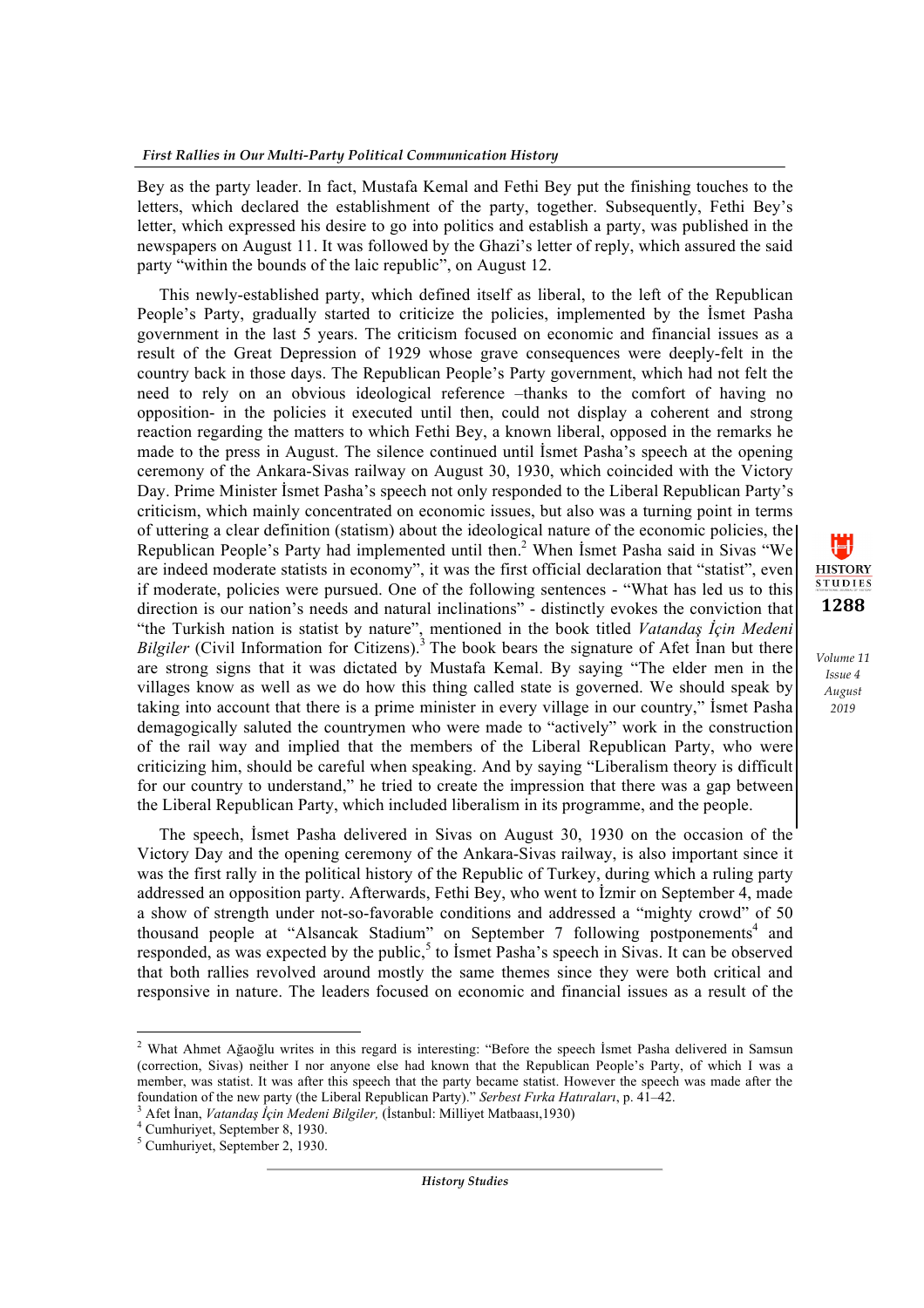Great Depression of 1929 whose grave consequences were intensely-felt in the country. İsmet Pasha delivered his speech in Sivas, which reflected the overall state of Anatolia, at the other end of the railway, for which he "had suffered for 7 years", and which he saw "as a matter of national unity, national existence and national independence that could bear no delay." Fethi Bey, on the other hand, chose the Aegean Region, which opened up the most to the market economy, and thus most affected by the repression, in order to reply to the Prime Minister.<sup>6</sup> Back in those days, İzmir was the second biggest city in the country after İstanbul. It was also the most advanced in terms of building its own bourgeoisie. Thanks to its port, the city served as a trade hub between Anatolia and Europe and overseas. It also had been bearing the negative effects of the population exchange since 1923.

## **2. Issues Addressed in Sivas and İzmir Rallies**

İsmet Pasha and Fethi Bey, during their speeches in Sivas and İzmir respectively, largely addressed the same issues. As was expected by the press,<sup>7</sup> the majority of Fethi Bey's speech was prepared to respond to İsmet Pasha. İsmet Pasha's Sivas speech contained more detailed and technical information and was longer than that of Fethi Bey. İsmet Pasha knew the country better than his rival who had been in Paris for over 5 years as Turkey's ambassador, had more political experience and was in a position of power where he had direct access to data, which played a role in the differences between the said speeches. It can be said that both leaders from time to time used discourses, amounting to populism, in order to "win over the people" and due to the aforementioned reasons, İsmet Pasha was more "successful" in this endeavor.

# **2.1. The Railway Issue**

The first topic of İsmet Pasha addressed in his speech was the railway issue since the event he spoke was the opening ceremony of Ankara-Sivas railway. "Today is the primary point of ascension in the history of ancient and noble Sivas to development and glorification," said the Prime Minister. He described the railway issue as a matter of survival so much so that he said he "had suffered for 7 years to reach this point" and "when he got weary, he firmly held on to life and politics in an effort to observe today." According to the Pasha, "the railway policy has betaken itself to the national state as the first matter of national unity, national existence and national independence that can bear no delay or consideration of postponement." Therefore it should not be seen as merely an economic issue and its strategic importance in the defense of the homeland should not be ignored. The *Cumhuriyet* daily which reported the speech with main headings such as "If there had been the Ankara-Erzurum railway, the Europe would not have entered into the Battle of Sakarya", "The Sivas line is the İnönü [Victory] won against the distance that is the enemy of defense!" and "İzmir's defense is achieved with the people of Sivas arriving in İzmir in 24 hours."<sup>8</sup> To the Republican People's Party and İsmet Pasha, the railway policies were a military-strategic issue. As can be understood from the emphasis in the headlines, strategic references were made to İzmir, one of the centers of free trade and economic activities. In this context, Fethi Bey's selection of İzmir to reply to İsmet Pasha takes on a distinct meaning. "This precious interest, which is displayed by İzmir, the most significant part of our country in terms of vigilance and economic development… has reinforced our belief that our program here is very felicitous." According that, Fethi Bey's speech mainly focused on economic aspects rather than strategic emphases and replied onsite to the references made in the Sivas speech. Also, by pointing to the Ghazi's gladness and sensitivities regarding the

<u> 1989 - Johann Barn, mars ann an t-Amhain an t-Amhain an t-Amhain an t-Amhain an t-Amhain an t-Amhain an t-Amh</u>

*History Studies*



<sup>6</sup> İlhan Tekeli and Selim İlkin, *1929 Dünya Buhranında Türkiye'nin İktisadi Politika Arayışları* (Ankara: ODTÜ

 $\sqrt[7]{}$ Cumhuriyet, September 2-3-4, 1930. 8 Cumhuriyet, August 31, 1930.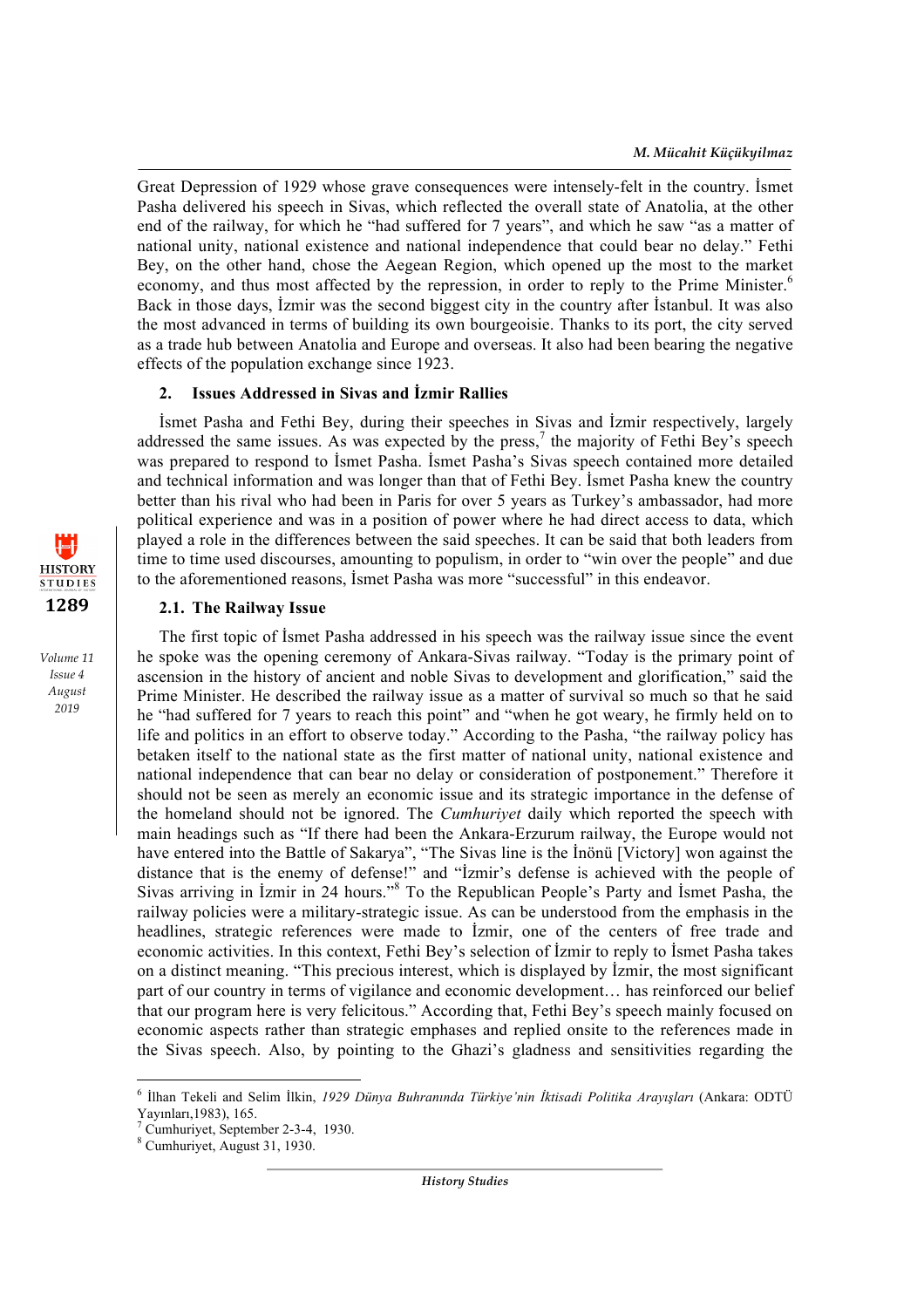establishment of the Liberal Republican Party both at the begging and at the end of his speech, Fethi Bey tried, in a way, to legitimize his party and leadership against the Republican People's Party and İsmet Pasha.

Mentioning at the beginning of his speech that the Liberal Republican Party emerged from his exchange of letters with the Ghazi, Fethi Bey said "our aim is to eternalize the Republic." "Those who condone the irresponsibility entailed by the single-party administration do not find this new organization compatible with their interests and they do not refrain from talking against our party," Fethi Bey noted and then went on to reply to the claims about the Liberal Republican Party: Among those were claims of "reactionism", that the Liberal Republican Party "would reinstate the Arabic script", that it would make the people "wear fez" again, and that it "would lift taxes". Fethi Bey denied them all. He only said "it is among our principles to relieve certain taxes which go beyond the patience of the people." Noting that his party was sought to be presented as anti-railway, the leader of the Liberal Republican Party said "It has never crossed our minds to deny the benefits of railways in terms of the defense of the homeland and economy." Declaring that they were against the construction of the railways "under rather severe conditions", Fethi Bey said that the funds, "collected by pinching pennies of the people", must be used more carefully and economically. He then pointed, as an example, to the pressure the severe and short-term contracts signed with the Belgian, Swedish and German companies that undertook the construction of the railway put on the current generation. Fethi Bey's last words on the issue reveals his ultimate choice between economy and railway: "Protecting our economic state from any shocks is as important as constructing railways. I can even say that the second duty is above all else." Because, to Fethi Bey, railways were a matter of economy rather than a military-strategic, national issue, and one of the tasks that were part of economic activities.

#### **2.2 Liberalism-Statism Debate**

<u> 1989 - Johann Barn, mars eta bainar eta industrial eta baina eta baina eta baina eta baina eta baina eta bain</u>

By saying during his speech in Sivas that "Liberalism theory is difficult for our country to understand," İsmet Pasha criticized Fethi Bey and the Liberal Republican Party which defined itself to the left of the Republican People's Party and included liberalism in its programme, and tried to create the impression that there was a gap between liberals and the people. Officially declaring for the first time that –somewhat moderate- "statist" policies were pursued by saying "We are indeed moderate statists in economy. What has led us to this direction is our nation's needs and ideological inclinations"<sup>9</sup>, the prime minister defended the policy as follows: "Isl giving upon statism altogether and expecting all blessings from capitalists' activities something this country can understand?" Up until then, the Republican People's Party had not needed to rely on any obvious ideological references in its policies, in part because of the comfort of having no opposition. By saying "The elder men in the villages know as well as we do how this thing called state is governed. We should speak by taking into account that there is a prime minister in every village in our country," İsmet Pasha flattered the countrymen who were made to "actively" work in the construction of the rail way and implied that the members of the Liberal Republican Party, who were criticizing him, should be careful when speaking.



<sup>9</sup> Some newspapers reported that İsmet Pasha said "natural inclinations" instead of "ideological inclinations" The Cumhuriyet daily's August 31, 1930 issue, referred to here, read "ideological inclinations". However, given the context of the speech and the debates back then with regard to "the nature and characteristics of the Turkish people", it seems more reasonable that he said "natural inclinations". Also, the aforementioned *Vatandaş İçin Medeni Bilgiler* (Civil Information for Citizens), which Mustafa Kemal made Afet İnan author, underscores that "the Turkish nation is statist by nature". In this regard, it is clear that the semantic relationship between nature and natural is stronger than the relationship between nature and idea.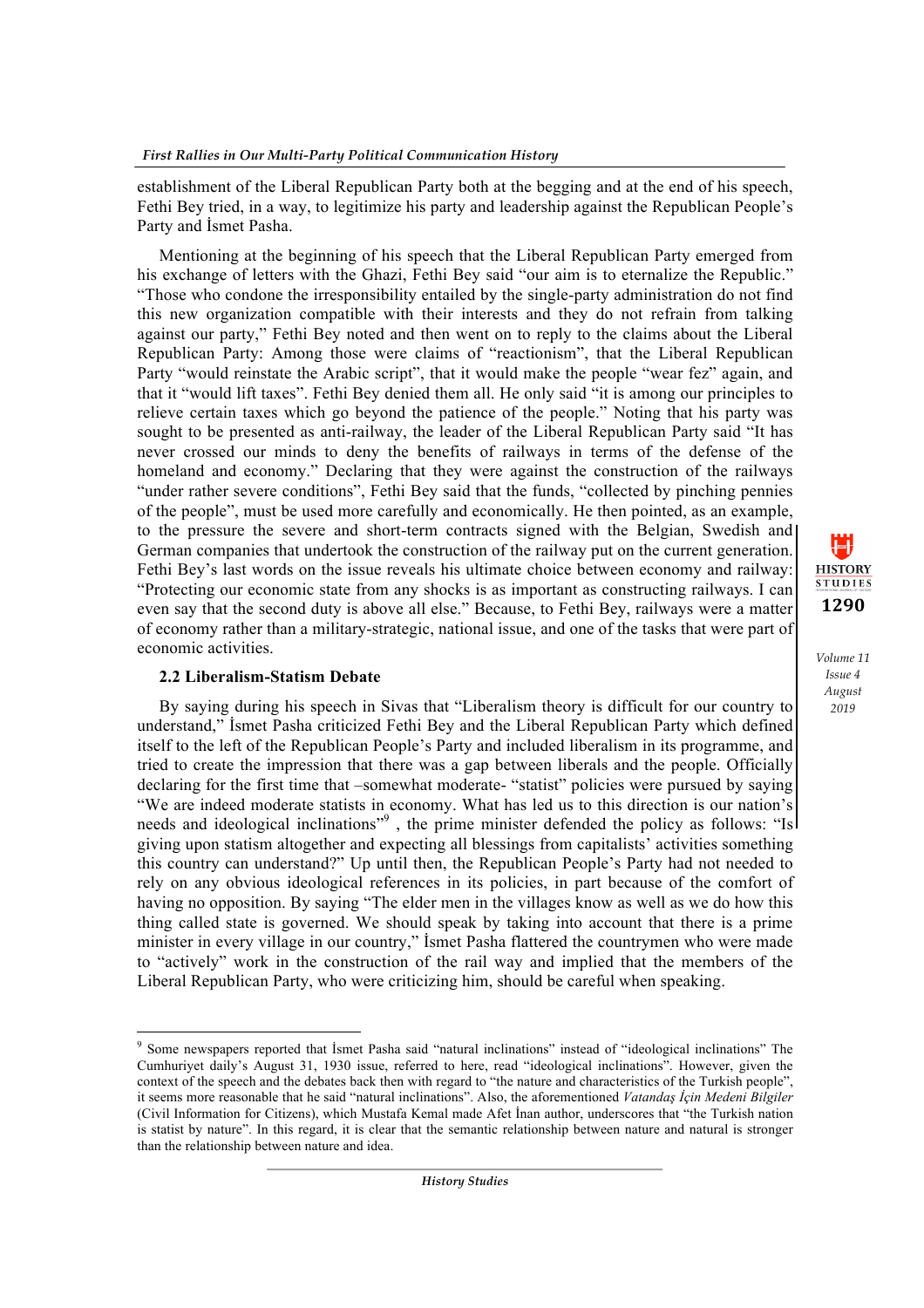According to Fethi Bey, who noted during his address in İzmir that the Republican People's Party's statist policies became "clear in Sivas speech", the most important difference between the Republican People's Party's statist policies and their liberal policies were that the Liberal Republican Party would take great care "to not offend the economic factors and production forces." Fethi Bey, who found the prime minister's definition of liberalism incorrect, defined it as follows: "Liberalism is a doctrine which leaves duties of the state to the state and duties of the people to private enterprises and does not approve of any intervention that may hinder the development of these enterprises." What Fethi Bey understood from liberalism was to not obstruct the free development of capital, and to allow entrepreneurs to do business free of state intervention, and he saw it as one of the fundamental reasons behind Europe's development. According to that, state should only intervene in cases of issues individuals cannot handle on their own, and people should not be made to expect everything from the state.

# **2.3 Foreign Capital**

When replying to claims of being against foreign capital, İsmet Pasha did not display any image of being radically against foreign capital. He argued that the unfavorable political conditions were the reason behind not sufficiently benefiting from foreign capital and that, under those conditions, foreign capital would do more harm than good. To him, the following was the reason why "constructing railways was not possible by using long-term foreign loans." "… it is imperative to seek in the state treasury first to meet a nation's need, which bears no delay… If the world is excited by the idea of profit, you seeming impatient as if you cannot stand a one-day delay, will only encourage it to demand severe conditions! Wouldn't these searches and negotiations leave the task, which cannot be delayed even one day, to the mercy of years?" Also noting that he was told to his face by the "most authorized figures" that "Europe hoped to recover all the privileges, it had been denied, by means of the financial crises the Turkish people would suffer from," İsmet Pasha, thus, referred to the famous negotiations between him and Lord Curzon in Lausanne, and attempted to keep alive his image as "the hero of Lausanne."

İsmet Pasha also said that they tried to give various phases of the railway project to Belgian, Swedish and German companies. However, the attempt failed due to different reasons. By saying so, he aimed to show that he did not have any essential or ideological animosity toward foreign capital but he only opposed it on practical grounds and he tried to weaken the opposition's argument: "… I know the business well enough to accept any money that comes with favorable conditions." And then, the Pasha went on to explain that he was not radically against foreign capital, and the conditions under which capital would have a positive impact: "Those, who want to deduce from my words that no capital will ever flow to our country, are deeply mistaken. Capital comes to a deprived and weak country to take possession. It, however, comes to a powerful place, which is not desperately in need, has an unwavering national unity and stability, with reasonable conditions."

In answer to İsmet Pasha's remarks which he paraphrased as "Money came here and did not I accept it?" Fethi Bey stated that the Pasha was also aware that obtaining foreign loans was not possible under the circumstances. Therefore, he said he could not understand "to what opponents the prime minister directed his question". Pointing out that obtaining foreign loans depended on certain conditions which should be fulfilled by the government and that if those conditions were fulfilled, foreign capital would flow to the country through different ways without having to barrow, Fethi Bey also pointed to the negative effects the excessively high

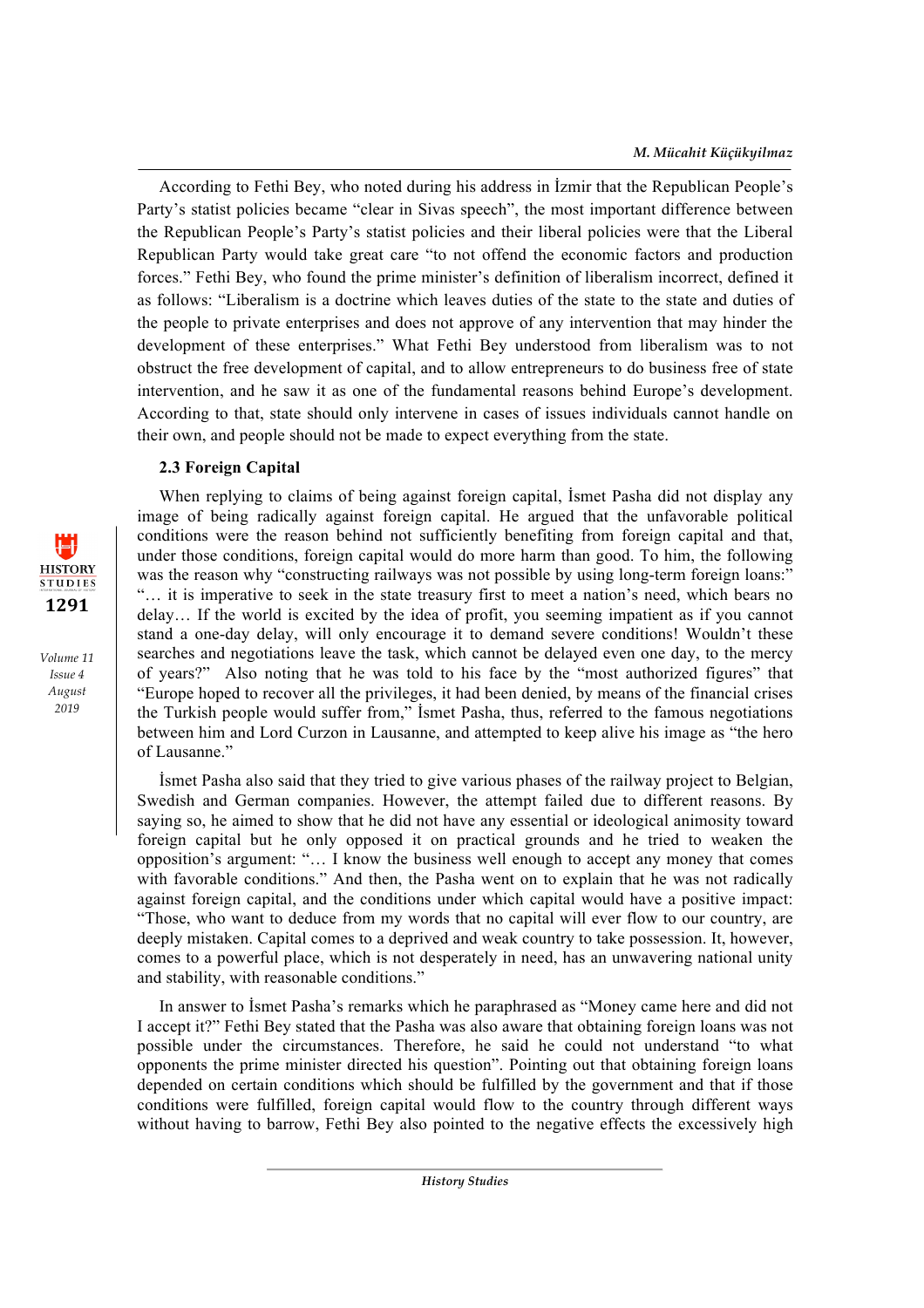interest rates had on the people. Here saying that the conditions were not suitable for foreign capital to come but also criticizing the high interest rates seem contradictory because lowering the interest rates when the necessary conditions were not met would leave no appealing motive for the foreign capital. Actually, Fethi Bey knew it as well, since he continued his speech as follows: "I would love to learn why the capital, which settles for very low interest rates in other places, does not come to our country." However, the fact that he also mentioned high interest rates while criticizing the Republican People's Party administration for lack of foreign capital makes one think that it was a populist move aimed at "winning over the crowd".

#### **2.4. Monopolies**

The monopolies, which was described by İsmet Pasha as "one of our great revenue resources", were generally transferred to private companies and these establishments were granted monopoly privileges over the sales as well.<sup>10</sup> Therefore, certain state monopolies, given to the supporters of the Republican People's Party in order to create a national bourgeoisie, were criticized by the Liberal Republican Party and its leader Fethi Bey on grounds of being the fundamental reason behind the high cost of living. Mentioning one by one the salt, tobacco, alcohol, match, gunpowder-cartridge-pistol, post-telegram-telephone and port monopolies, the prime minister defended them sometimes demagogically and sometimes sarcastically:

(Salt monopoly) "Which country does not have it? It has been in place for a long time now. Have I put it in practice?"

"If liquor is too expensive, do not drink it. We will gain your health and we will not be upset about losing revenue."

(Match monopoly) "Has it made your life too costly? I am not the one who imposed it; it was my dear friends who oppose monopolies today."

Citing his party's programme during his İzmir speech, Fethi Bey said that they did not mention "post, telegram, telephone and salt monopolies", did not even speak of "the abolishment of tobacco monopolies which need scrutiny", and he listed the monopolies they regard problematic:

"We mentioned abolishing the port monopolies and spoke of sugar and petrol monopolies that have been abolished in name but remained in practice and still have substantial effects on the cost of life." $11$ 

Here, it is noteworthy that İzmir, where the speech was delivered, was home to the most important port in Turkey, that petrol trade was mainly conducted via this port and that the city was close to the lands where sugar beet was cultivated and to sugar production facilities.

#### **2.5. Financial Management and Taxes**

<u> 1989 - Johann Barn, mars ann an t-Amhain an t-Amhain an t-Amhain an t-Amhain an t-Amhain an t-Amhain an t-Amh</u>

Among the strongest criticism against the Republican People's Party government and the topics that helped the Liberal Republican Party gain a favorable position in the eyes of the people were financial policies and taxes. Certain articles of the Law on Collection of Assets stipulated that those who did not pay their taxes were to be imprisoned and the Law on Execution and Bankruptcy included similar articles.<sup>12</sup> Similarly, local people, who could not pay their taxes, were obligated to actively work in the construction of the railway. İsmet Pasha

*History Studies*



<sup>10</sup> Abdulhamit Avşar, *Bir Partinin Kapanmasında Basının Rolü: Serbest Cumhuriyet Fırkası*. (İstanbul: Kitabevi, 1998), 79–80.<br><sup>11</sup> Yunus Nadi, "Fethi Beyin Nutku." Cumhuriyet, September 8, 1930 <sup>12</sup> Avşar, *Bir Partinin Kapanmasında Basının Rolü: Serbest Cumhuriyet Fırkası*, 75.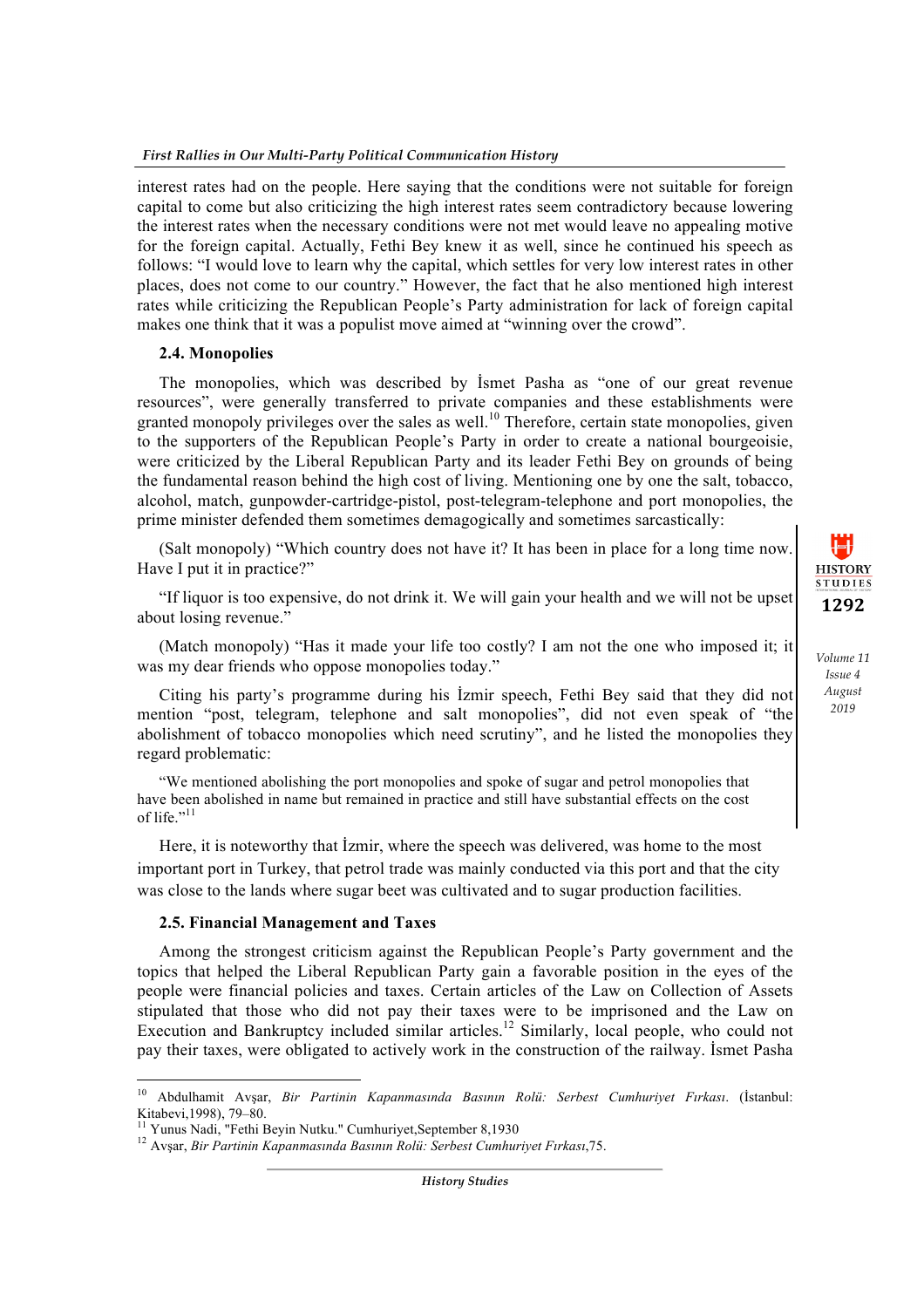responded in Sivas to the remarks by the supporters of the Liberal Republican Party targeting such practices: "It is thought that the charm of relieving taxes at the cost of giving upon railways will fascinate the entire nation. The self-deceiving dreams of those who have such hopes prompt my compassion." He then displayed his political style by saying "when we abolished âşar (tithe), it was the countrymen who genuinely hesitated and objected." He then went on to add the councils of alderman "were concerned for the state because such a huge tax was forgone."

Fethi Bey pointed out that the prime minister was trying to parry the issue of tax burden, one of the essential duties of the state, by laying it on specialists as if it was a technical issue.<sup>13</sup> According to the leader of the Liberal Republican Party, the taxes, they wanted to be relieved as opposed to being lifted, were the ones which undermined the country's competitive power by raising the cost of production, impeded its exports and increased the cost of living. However, the prime minister tried, by ignoring all that, to deny and respond to the claims which the Liberal Republican Party did not undertake. Also stating that it was inappropriate to declare the financial policies, followed for the last 7 years, as "a wonder of success"<sup>14</sup> , Fethi Bey said that he wanted to ask the prime minister "how many bankruptcies have taken place and how many businesses have been closed down solely because of the income taxes within the last year." He also noted that not the claims of those who executed the policies but statistics proved whether a financial policy was successful or not.

Finally, Fethi Bey, who spoke of the issue of population exchange which was not mentioned in the Sivas speech, noted that the chaos, caused by the not accurately identifying the properties and savings of "nearly half a million" citizens, harmed the country's economy. After praising the people of İzmir, Fethi Bey ended his speech by pointing to Mustafa Kemal's gladness and sensitivities regarding the establishment of the Liberal Republican Party.

İsmet Pasha addressed in his speech in Sivas issues such as "public debts" (düyun-u umumiye), protective policies for the countrymen and domestic industry, analysis of Turkey between 1923-28, the cost of national defense and armament, national currency policy and national policy issue, which were not included in or thoroughly discussed in Fethi Bey's speech in İzmir. Pasha, who addressed to Fethi Bey for the first time by calling him "my dear opponent", said that he "by no means had a thirst for power," and that he was in his position "as a result of the confidence of the deputies of the nation." At the end of his speech, he added that "the results obtained in seven years" and "building such great projects" could only be done "under the leadership of a great Head of the State." "This great project is a new, a nice service, one of numerous, done to the Turkish nation by the Ghazi."

## **3. The Rallies' Effects on Political Life**

<u> 1989 - Johann Barn, mars ann an t-Amhain an t-Amhain an t-Amhain an t-Amhain an t-Amhain an t-Amhain an t-Amh</u>

The process that led to the polarization with the Ghazi and the Republican People's Party on one side and Fethi Bey and the Liberal Republican Party on the other, and the Liberal Republican Party's self-dissolution 2.5 months later. The significance of the Sivas speech lies in the fact that it invigorated the Republican People's Party, which had had no opposition for years, and that the Republican People's Party began to observe relationship between the government and the opposition where it tried to develop compelling arguments in order to defend its actions. İsmet Pasha found the best place and time to kick of such a process: the opening ceremony of the Ankara-Sivas railway on the 7th anniversary of the August 30 Victory

*History Studies*



<sup>&</sup>lt;sup>13</sup> Tekeli and İlkin, *1929 Dünya Buhranında Türkiye'nin İktisadi Politika Arayışları*,167.<br><sup>14</sup> Tekeli and İlkin, *1929 Dünya Buhranında Türkiye'nin İktisadi Politika Arayışları*,167.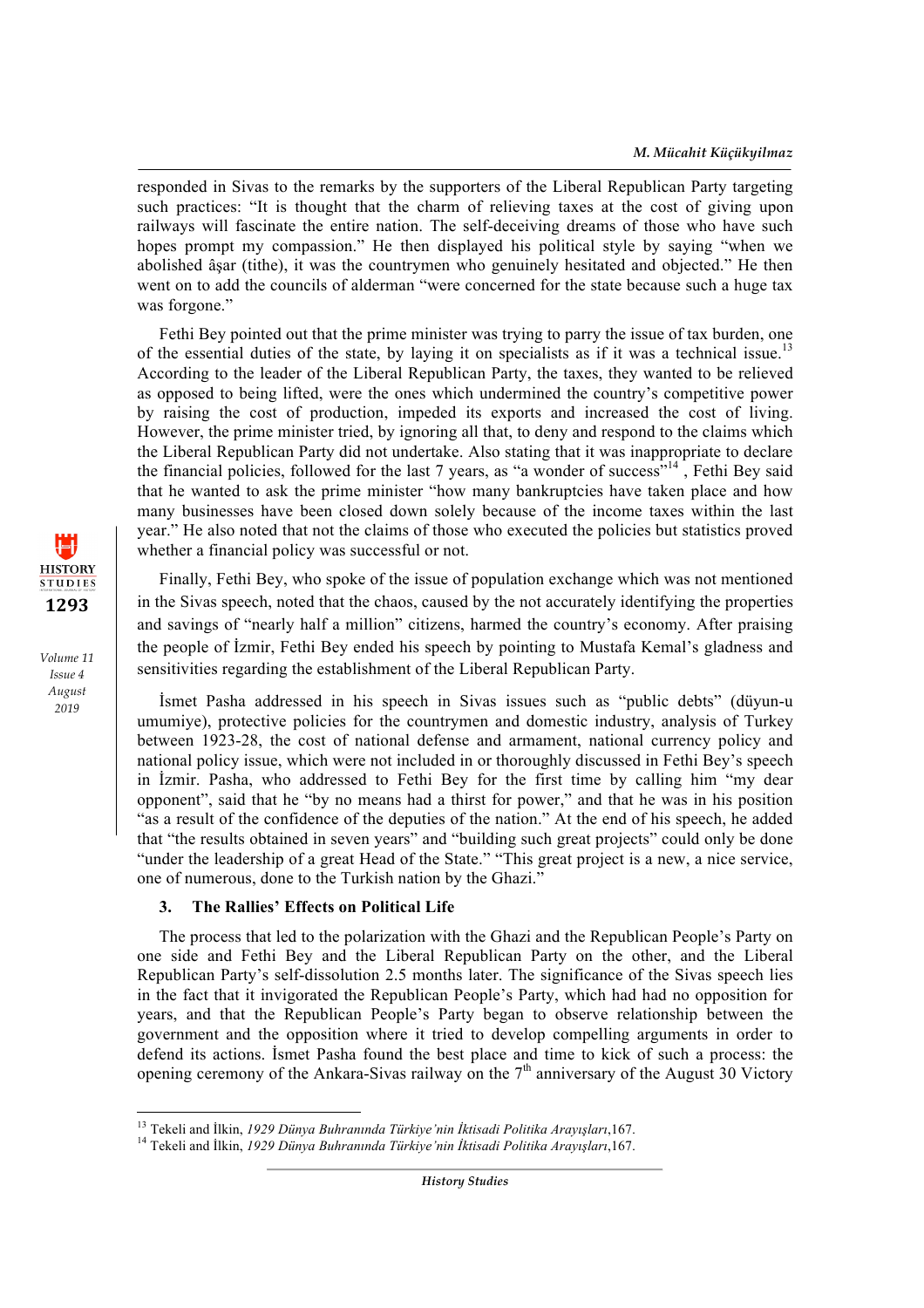Day. Fethi Bey, on his part, made a meaningful choice by selecting İzmir, a trade and port city, the country's commercial gateway to the West where the mercantile urban population who were most affected by the economic problems and the luminaries who were uncomfortable with government policies constituted the majority of the residents.

Both leaders mainly discussed topics, which could be seen as weaknesses of the government, in their speeches centering around economy. However, the era of harshness which started with these speeches, would benefit not the Liberal Republican Party but the Republican People's Party.

As it was the case in the example of the Progressive Republican Party, democracy as a notion and phenomenon did not have a central place in political discussions and the administrators and the people did not describe it as a goal to achieve. Despite its importance in terms of the democratic experience in Turkish political history, the establishment of the Liberal Republican Party was, as Teziç says, "an artificial event that was not produced by a movement originating from the people, the base."<sup>15</sup> The fact that democracy was not included in the 6 arrows which represent the fundamental ideological references of the Republican People's Party and the era can be seen as a sign that the founding cadre of the Republic did not consider democracy as a priority, an essential notion and need. Policies and debates mainly centered around notions such as republic, liberalism, statism, laicism, populism and revolutionism. The word "Republic" was mostly perceived as an umbrella term which also included positive Western values such as liberalism and democracy. It can be though that the phrase of "multiparty political life" or the notion of Republic were used in the first years of the Republic to provide the meaning and the function of the word "democracy". For example, Çetin Yetkin says that republic, to Mustafa Kemal, was not merely a technical term that meant, in its narrow sense, the procedure followed for the election of a president. Mustafa Kemal defined Republic as a "regime that manifests the national sovereignty in the most excellent way."<sup>16</sup> If the word "republic" is replaced with "democracy" here, the meaning would still be the same.

Mahmut Goloğlu says when he initiated the establishment process of the Liberal Republican Party, "Mustafa Kemal Pasha had seen the real reason behind the general discontent in the society and surmised that the only correct and strong measure would be the multi-party political life."<sup>17</sup> Around the same time, Mustafa Kemal said the following to Fethi Bey and Ismet Pasha: "Our landscape today is more or less that of a dictator. Despite the fact that there is a parliament, they, at home and abroad, see us as a dictator. German author Emil Ludwig, who paid a visit to Ankara last year, asked me strange questions about our regime. He returned after surmising that we are a dictatorship and then he wrote his opinion. However, I did not establish the republic for my personal gain. We are all mortals. The establishment that will be left behind after I die is an autocratic one. I, on the other hand, do not want to leave behind an autocracy as my legacy to the nation and I do not want to go down in history in that way… What matters is that the republic take root in the country without depending on persons' lives. You should undertake this task."<sup>18</sup> It can be perceived from these remarks that what was meant by republic was close to democracy. Moreover, Mustafa Kemal as clearly afraid of being known as a dictator and wanted to get rid of this accusation, Westerners kept on pointing to, by switching to the multi-party political life as soon as possible. However, the word "democracy", which in



<sup>&</sup>lt;sup>15</sup> Erdoğan Teziç, 100 Soruda Siyasi Partiler. (İstanbul: Gerçek Yayınevi, 1976), 249.

<sup>16</sup> Mustafa Kemal Atatürk, *Nutuk.* (İstanbul: Türk Devrim Tarihi Enstitüsü, 1981), 322.<br><sup>17</sup> Mahmut Goloğlu, *Devrimler ve Tepkiler / Türkiye Cumhuriyeti Tarihi 1924 - 1930.* (Ankara: Türkiye İş Bankası Kültür Yayınları, 1972) , 276.

<sup>18</sup> Ali Fethi Okyar, *Serbest Cumhuriyet Fırkası Nasıl Doğdu Nasıl Feshedildi?*, (İstanbul: Derin Tarih Kültür Yayınları,2014)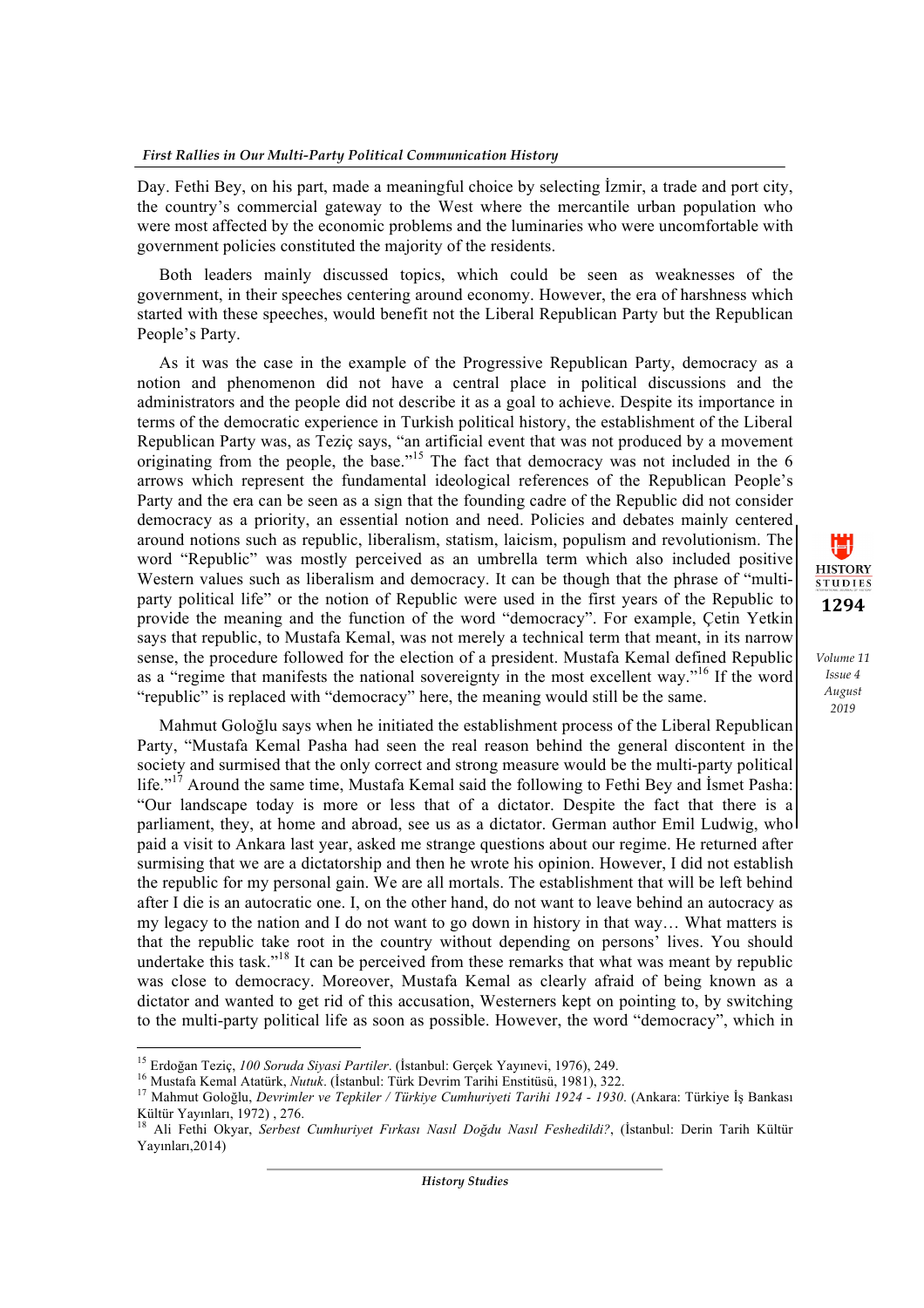time would get back its meaning from the notion of republic and would from time to time become its opposite, did not seem to have any significance yet. The case here was seeking solutions in order to counter a very negative reaction and to dismiss an accusation. The quest mostly centered around the notions of liberalism, multi-party political life and republic.

# **CONCLUSION**

The most basic evaluation of the Sivas and İzmir rallies in terms of political communication is that both "direct", in terms of face to face communication with the people, and "indirect", in terms of delivering the speeches to the masses, who were not present in the rallies, by publishing them in the leading newspapers of the era, communication methods were jointly employed. In this regard, the aforementioned rallies are examples of effective usage of means of mass communication, which in numerous deontological texts assume the mission of establishing and enriching the democratic environment, on the  $7<sup>th</sup>$  anniversary of the Republic even though it took place during an exceptional interim multi-party period. However, there were events which showed that a problem-free communication may not be possible even in environments such as Sivas and İzmir rallies where direct communication methods were used. For example, during the Sivas speech, where electronic communication systems were not available yet, reporters, located near the podium, typed İsmet Pasha's remarks. However, the noisy crowd, the primitive sound systems and the loud clatter of the typewriters made it difficult to clearly hear what the Pasha was saying. For example, there are different records of İsmet Pasha's remarks of historical importance on statism. Did İsmet Pasha say "What has led us to this direction is our nation's needs and natural inclinations" or did he say "ideological inclinations?" Even though the answer to this question will not cause a momentous historical and political change, it is worth researching and correctly answering at least out of respect for the truth.

The second example is an incident A. Tufan Yazman, who was present at Fethi Bey's İzmir Rally, told Abdülhamit Avşar:

"Many fanatics, who were yet to embrace the revolutions, spread rumors that Fethi Bey would reinstate old traditions, abrogate the revolutions, throw away the hat and bring back the fez and they began to propagate… Fethi Bey opened his mouth to categorically refute these rumors. The leader had to utter one or two words at a time so that Conker could repeat them to the crowd. Look what a painful incident this method led to:

Fethi Bey – Some people!...

Nuri Conker- (loudly repeats after him) Some people!...

Fethi Bey – [think] we will throw away the hat...

Nuri Conker-[think] we will throw away the hat…

Fethi Bey – Bring back the fez…

Nuri Conker- Bring back the fez…

The crowd did not wait for him to complete the sentence. As soon as they hear the words (we will throw away the hat, bring back the fez…) they began to shout Long Live Fethi Bey with a thundering roar. Maybe 45 thousand people out of the 50 thousand people there threw their hats and caps on the ground and began to trample on them. The stadium was suddenly covered with a cloud of dust. A huge panic arised (among the Liberal Republican Party officials). Fethi Bey changed colors. Nuri Conker and his friends were yelling and stamping ... and trying to warn the people. The chaos lasted a few minutes… And … finally, Nuri Conker's extremely loud voice echoed across the Alsancak stadium:

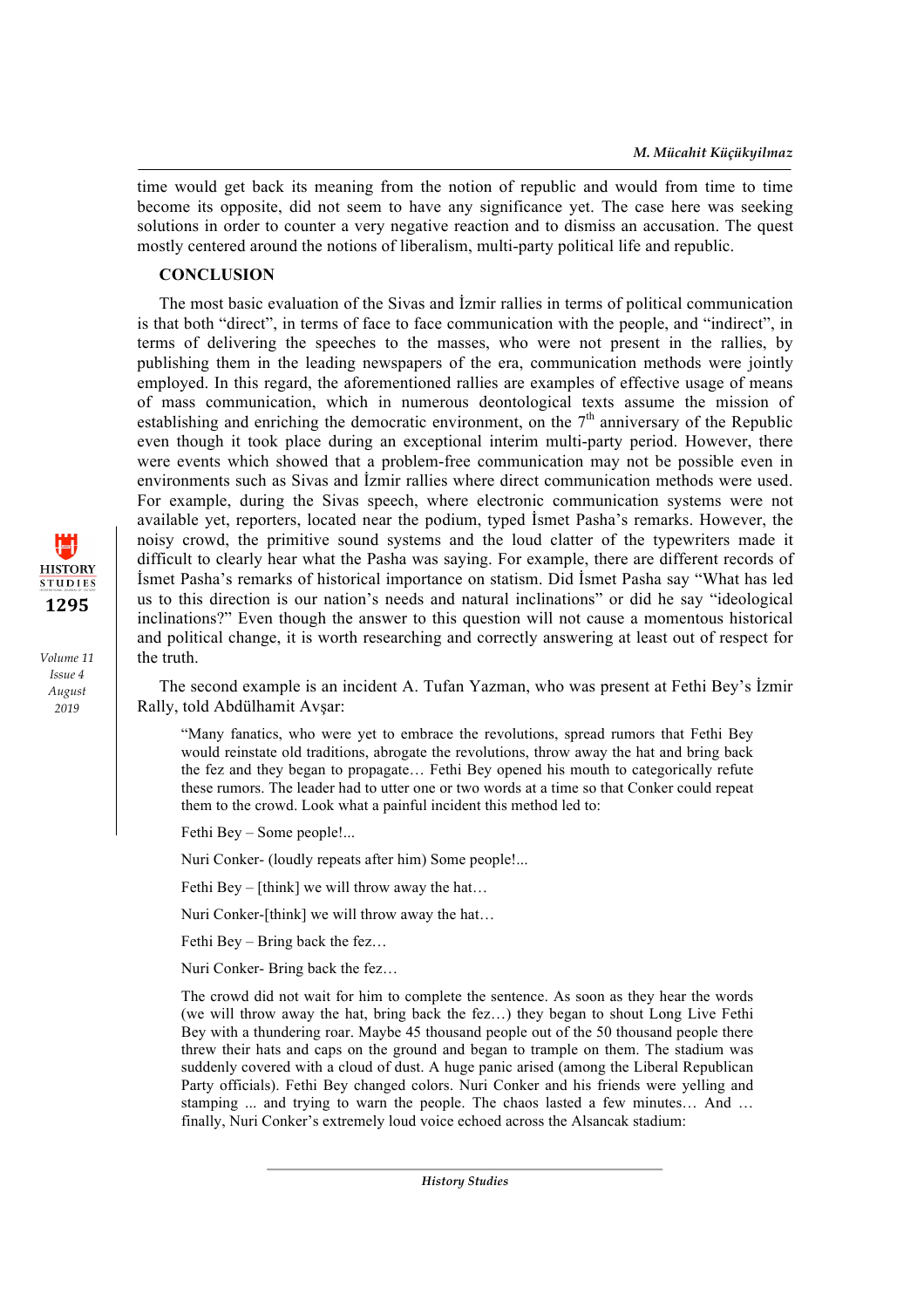Friends!... There has been a misunderstanding. We will repeat the sentence. Listen!...

… Fethi Bey and Nuri Conker, who was repeating him, finished the sentence as follows by uttering one or two words again:

Some people think we will throw away the hat and bring back the fez. They are wrong. The Ghazi's revolutions will continue!..."<sup>1</sup>

Among the main difficulties experienced in the rallies in terms of practicing journalism are that audio recording and microphone technologies were yet to be developed, that remarks recorded with typewriters caused certain controversial meanings, that reporters were not properly positioned in terms of the distance between the podium and the crowd. Especially during Fethi Bey's address to 50 thousand people, which was rather crowded given the time of the event, the sound system was insufficient and his messages had to be repeated by criers so that they could be heard from afar. However, this practice led to problems because neither the crowd nor the members of the press could hear his messages well and correctly. In Sivas, the environment was more orderly and favorable for reporters to work than İzmir since the event was an official ceremony on the occasion of August 30 Victory Day and held by the ruling party. However, reporters missed the Pasha's certain remakes there as well because of the noisy typewriters and misquoted him as can be seen in the example of "ideological-natural inclinations."20

In conclusion, the rallies, held by İsmet Pasha and Fethi bey in Sivas and İzmir respectively to respond to each other prior to the first multi-party local elections in September 1930, are the first examples of a style, which began with the rallies held during the War of Independence and eventually became the most fundamental means in Turkey's political communication history, observed during elections. The tensions that occurred before and after Fethi Bey's speech, and the opening of the path that led to the self-dissolution of the Liberal Republican Party make one think that the democratic environment in Turkey had not matured enough to accept the existence of an opposition party. Political parties' communication with the masses not only boosts their area of influence and power but also widens the democratic political participation. However the fact that the Liberal Republican Party held a grand rally in İzmir and then gained more support than expected in the following local elections paradoxically accelerated its end, and caused the second multi-party political experience (August  $12 -$ November 17, 1930) after the 7-month-long Progressive Republican Party (November 17, 1924 – June 3, 1925) to lead a short life.

#### **BIBLIOGRAPHY**

## **A. BOOKS:**

AĞAOĞLU, Ahmet. *Serbest Fırka Hatıraları*, İstanbul: İletişim Yayınları,1994.

- AHMAD, Feroz. *The Making of Modern Turkey*. Oxfordshire: Taylor & Francis e-Library, 2003.
- ATATÜRK, Mustafa Kemal. *Nutuk*, Volume I-II, İstanbul: Türk Devrim Tarihi Enstitüsü, 1981.
- AVAŞAR, Abdülhamit. *Serbest Cumhuriyet Fırkası*, İstanbul: Kitabevi Yayınları,1998.
- GOLOĞLU, Mahmut. *Devrimler ve Tepkileri* (1924–1930), Ankara: Türkiye İş Bankası Kültürü Yayınları, 1972.

<u> 1989 - Johann Barn, mars ann an t-Amhain an t-Amhain an t-Amhain an t-Amhain an t-Amhain an t-Amhain an t-Amh</u>

 $\mathbf{H}$ **HISTORY STUDIES 1296**

*Volume 11 Issue 4 August 2019*

*History Studies*

<sup>&</sup>lt;sup>19</sup> Avşar, Serbest Cumhuriyet Fırkası, 118–119.<br><sup>20</sup> Cumhuriyet, August 31, 1930.